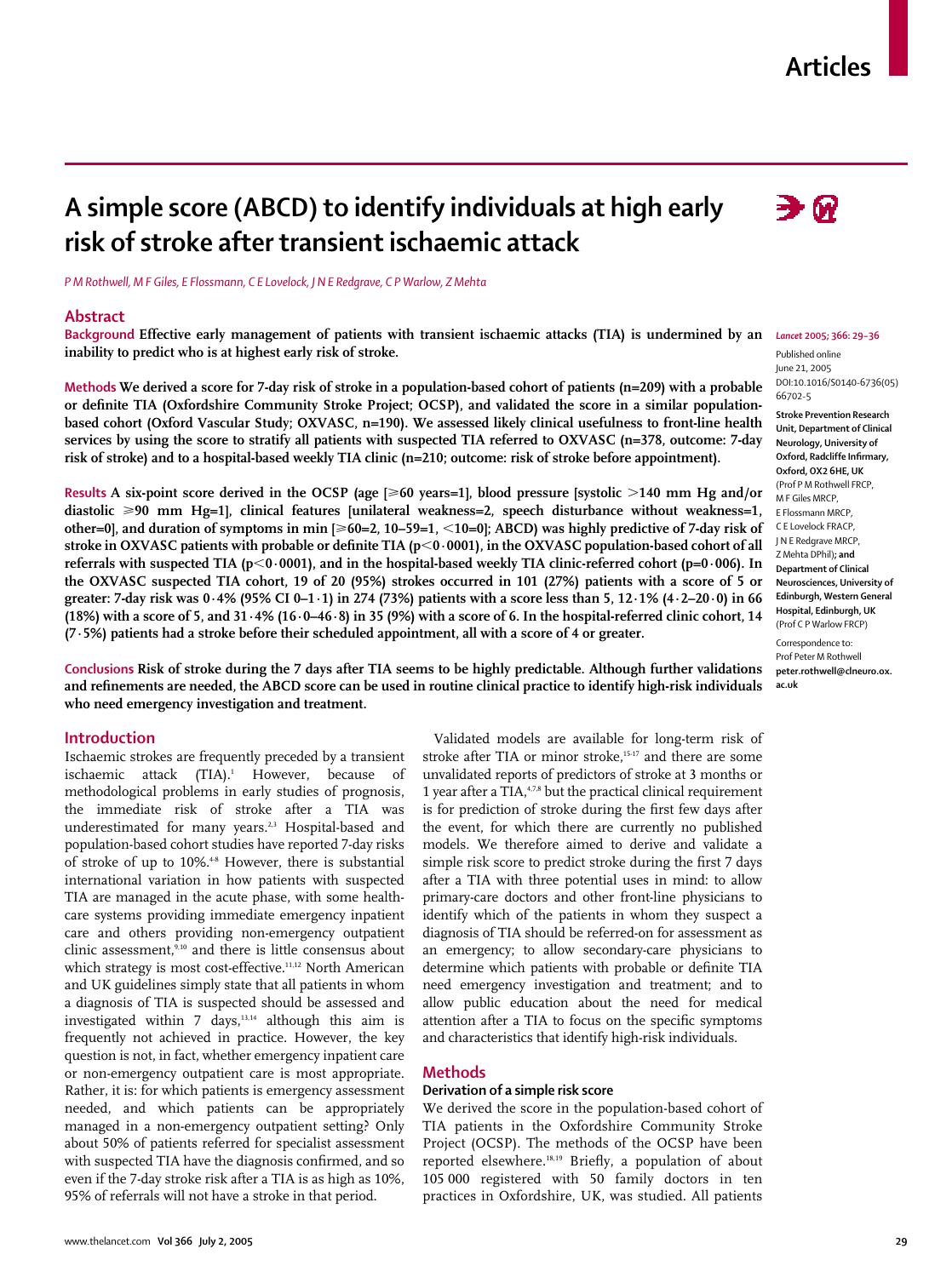with a possible diagnosis of TIA during the study period (1981–86) were reported to a study neurologist and assessed as soon as possible after the event. The characteristics of the event and vascular risk factors were recorded in cases of first-ever probable or definite TIA (about 50% of referrals) defined by the standard definition.20 Patients with a probable or definite TIA were followed-up by a research nurse at 1 month initially and re-assessed by the study neurologist if a stroke was suspected.

Because of the small size of the cohort and limited statistical power (18 strokes within 7 days in 209 patients), we limited the likelihood of chance associations by only studying factors that had already been reported to be significant independent predictors of stroke in at least one of the two previous reports of risk factors for stroke at 3 months after a TIA.<sup>4,7</sup> The five potential risk factors were age,<sup>4</sup> clinical features (motor weakness and speech disturbance),<sup>4</sup> duration of symptoms,<sup>4</sup> diabetes,<sup>4</sup> and hypertension.<sup>7</sup> As far as possible, variables were defined and categorised in the same way as had been predictive in these previous studies. Age was dichotomised at 60 years.<sup>4</sup> Clinical features were categorised as motor weakness (focal, usually unilateral, weakness of one or more of face, arm, hand or leg) versus speech disturbance (defined, as previously,4 as either dysarthria or dysphasia or both) without weakness versus all other symptoms. Limb weakness required a clear description of loss of power as opposed to more vague terms, such as "clumsiness" or "heaviness", in the absence of definite weakness. Duration of symptoms was categorised as less than 10 min, 10–59 min, and 60 min or longer. In patients with more than one TIA in the past month, the duration of the longest event was used. Diabetes was defined as requiring either oral mediation or insulin. Hypertension was coded as a history of hypertension in previous studies,<sup>4,7,8</sup> but was included as two separate variables in our study: a previous diagnosis requiring treatment with medication; and elevated blood pressure on first recording after the TIA (cut-off points of 140 mm Hg systolic and 90 mm Hg diastolic were used as previously).4

The 7-day risk of stroke was determined in relation to each variable by univariate Cox regression and significance was assessed with the log rank test. The definition of stroke used in this and subsequent analyses was any stroke (by WHO criteria) occurring after full resolution of the initial TIA. We did not have statistical power to do multivariate modelling in the OCSP cohort or to determine the exact size of risk ratios reliably. We therefore simply included in the score any variable that was a univariate predictor of the 7-day risk of stroke with a significance of  $p \le 0.1$ , with each bivariate risk factor allocated integer values of 0 and 1, and each trivariate factor allocated values of 0,1, and 2, the overall predictive score being the sum.

### **Validation of the risk score**

The risk score was tested first in a dataset of patients ascertained in the first 2 years (April 1, 2002 to March 31, 2004) of the Oxford Vascular Study (OXVASC) with a diagnosis of probable or definite TIA made by the study neurologist using the same definition as in the OCSP.20 OXVASC is a population-based study of all incident or recurrent TIA and stroke in a population of 90 542 patients, registered with 63 family physicians, in the same practices as the previous OCSP.<sup>3,21</sup> Methods have been described in detail elsewhere.<sup>21,22</sup> and direct assessment has suggested near-complete caseascertainment.<sup>22</sup> All patients were assessed by a study neurologist who recorded the characteristics of the events and risk factors, and all patients underwent brain imaging. Initial follow-up was by face-to-face interview with a study nurse at 1 month, with re-assessment by the study neurologist if a stroke was suspected. OXVASC has local research ethics committee approval.

The observed 7-day risk of stroke in the OXVASC cohort was stratified according to the risk score. Significance of the predictive value of the score was assessed with a log rank test. Sensitivities and specificities of prediction were determined at each cutoff of the score and the receiver operating characteristic (ROC) curve was plotted. In a secondary analysis to determine the relative risk of stroke during the 7 days after a probable or definite TIA more precisely for each risk factor, the univariate predictive values were also determined in the OXVASC cohort and in pooled data from OXVASC and OCSP. The risk factors included in the score were then entered into a Cox regression model (stratified by study) derived from the pooled data. The predictive power of the other risk factors that had been collected in both studies was also then determined by adding them individually to the final model using the pooled data: any of the predefined risk factors not included in the score, sex, coronary heart disease (angina or myocardial infarction), peripheral vascular disease, atrial fibrillation (previously diagnosed or on assessment), and current smoking.

We further tested the clinical usefulness of the OCSPderived score to front-line clinicians by validation in two cohorts of all referrals with suspected TIA. One of these cohorts comprised all referrals to OXVASC by primary care or other sources with a preliminary diagnosis of suspected TIA. This was not a further validation of the score because the population included all OXVASC patients with probable or definite TIA used in the above validation, but it provided additional useful data by inclusion of all patients in whom the study neurologist diagnosed only possible TIA, made an alternative diagnosis, or could not explain the symptoms. Followup was the same as for the OXVASC TIAs. The 7-day stroke risk was stratified by the risk score. The other cohort comprised all patients referred to a weekly hospital-based TIA clinic run by PMR covering the non-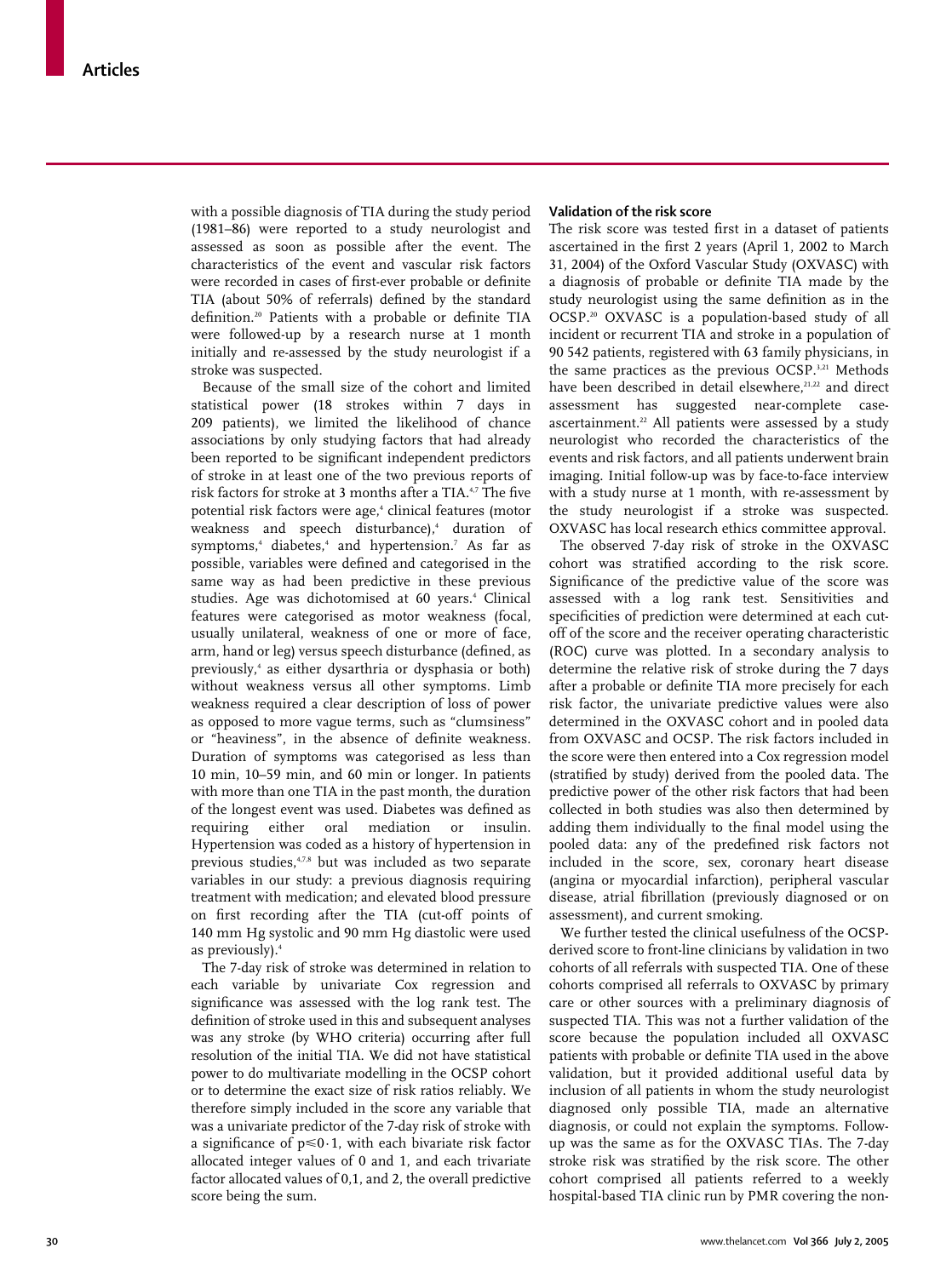|                                          | Probable or definite TIA      |                                 | All referrals of suspected TIA  |                                          |  |
|------------------------------------------|-------------------------------|---------------------------------|---------------------------------|------------------------------------------|--|
|                                          | OCSP, derivation<br>$(n=209)$ | OXVASC, validation<br>$(n=190)$ | OXVASC, validation<br>$(n=378)$ | Hospital clinic, validation<br>$(n=210)$ |  |
| Age (mean [SD])                          | 69.9(12.2)                    | 73.7(12.5)                      | 69.5(15.0)                      | 64.7(13.7)                               |  |
| Systolic BP (mean [SD])                  | 172.4(34.1)                   | $153.0(28.7)^*$                 | 148-9 (27-2) <sup>†</sup>       | $150.5(26.4)$ ‡                          |  |
| Diastolic BP (mean [SD])                 | 89.5(16.4)                    | $82.7(14.8)$ *                  | $81.8(13.9)$ <sup>†</sup>       | $83.5(13.1)$ ‡                           |  |
| Hypertension                             | 79 (38%)                      | 101 (53%)                       | 172 (46%)¶                      | 103 (52%)                                |  |
| <b>Clinical features</b>                 |                               |                                 |                                 |                                          |  |
| Unilateral weakness                      | 112 (54%)‡                    | 94 (50%) \$                     | 118 (31%)¶                      | 79 (38%)                                 |  |
| Speech disturbance without weakness      | $26(13%)\ddagger$             | 42 (22%)                        | 73 (19%)¶                       | 45 (21%)                                 |  |
| Other                                    | 68 (33%)‡                     | 53 (28%) \$                     | 186 (49%)¶                      | 86 (41%)                                 |  |
| <b>Duration of symptoms</b>              |                               |                                 |                                 |                                          |  |
| ≥60 minutes                              | 75 (37%)                      | 96 (51%) \$                     | 194 (52%)¶                      | 106 (51%)                                |  |
| 10-59 minutes                            | 62(30%)                       | 63 (33%) \$                     | 114 (30%)¶                      | 61 (29%)                                 |  |
| $<$ 10 minutes                           | 68 (33%)                      | 30 (16%) \$                     | 69 (18%)¶                       | 43 (21%)                                 |  |
| <b>Diabetes</b>                          | 9(4%)                         | 20 (11%) §                      | 35 (9%)¶                        | $21(10\%)$ **                            |  |
| Male sex                                 | 112 (54%)                     | 79 (42%)                        | 167 (44%)                       | 102 (49%)                                |  |
| Angina or myocardial infarction          | 50 (24%)                      | 42 (22%) \$                     | 57 (15%)¶                       | 29 (15%)                                 |  |
| Peripheral vascular disease              | 36 (17%)                      | 13 (7%) §                       | 19 (5%)¶                        | 7(4%)                                    |  |
| Previously diagnosed atrial fibrillation | 30 (14%)                      | 31 (16%) §                      | 46 (12%)¶                       | 13(7%)                                   |  |
| Current smoker                           | 61 (29%)                      | 25 (13%) \$                     | 54 (14%)¶                       | 45 (23%)                                 |  |

OXVASC population of Oxfordshire during the same period—ie, a second independent validation of the OCSP-derived score. To ensure inclusion of all followup strokes, all patients who were referred but did not attend the clinic appointment were traced and clinical details obtained from the patient and the referring physician. The risk of stroke before the scheduled clinic appointment was stratified by the risk score.

#### **Role of the funding source**

The sponsor of the study had no role in study design, data collection, data analysis, data interpretation, or writing of the report. The corresponding author had full access to all the data in the study and had final responsibility for the decision to submit for publication.

## **Results**

Table 1 shows the baseline characteristics of the OCSP and OXVASC cohorts of patients with probable or definite TIA. Data were missing on duration of TIA in four patients in OCSP, three of whom also had missing data on clinical features, leaving 205 of 209 (98%) patients with complete data (table 1). Complete data were available for 188 of 190 (99%) OXVASC patients. The OXVASC cohort was older than the OCSP cohort ( $p=0.002$ ), had a higher proportion of women ( $p=0.02$ ), higher rates of previously diagnosed hypertension ( $p=0.002$ ) and diabetes ( $p=0.02$ ), and lower systolic and diastolic blood pressures (both  $p<0.0001$ ). These differences, which have been reported previously and which are similar for incident strokes,<sup>21</sup> are due to changes in population demographics and premorbid screening and treatment of risk factors between the periods during which the two studies were done.<sup>21</sup> However, there was also a tendency for the recorded duration of TIA to be greater in OXVASC than in OCSP  $(p=0.001)$ . Figure 1 shows the early risk of stroke in the OCSP and OXVASC cohorts. The 7-day risks were 8·6%  $(4.8-12.4)$  and  $10.5\%$  (6.2–14.9), respectively (p=0.51) for difference).

Table 2 shows the associations between the six predefined potential risk factors and 7-day risk of stroke in the OCSP derivation cohort. Age 60 years or older, clinical features, duration of symptoms, and raised blood pressure at presentation were predictive of stroke at the significance level of  $p \le 0.1$ , but diabetes and a



*Figure 1:* **Risk of stroke from time of presenting TIA in the two cohorts with probable or definite TIA and the two cohorts of all referrals with a preliminary diagnosis of suspected TIA**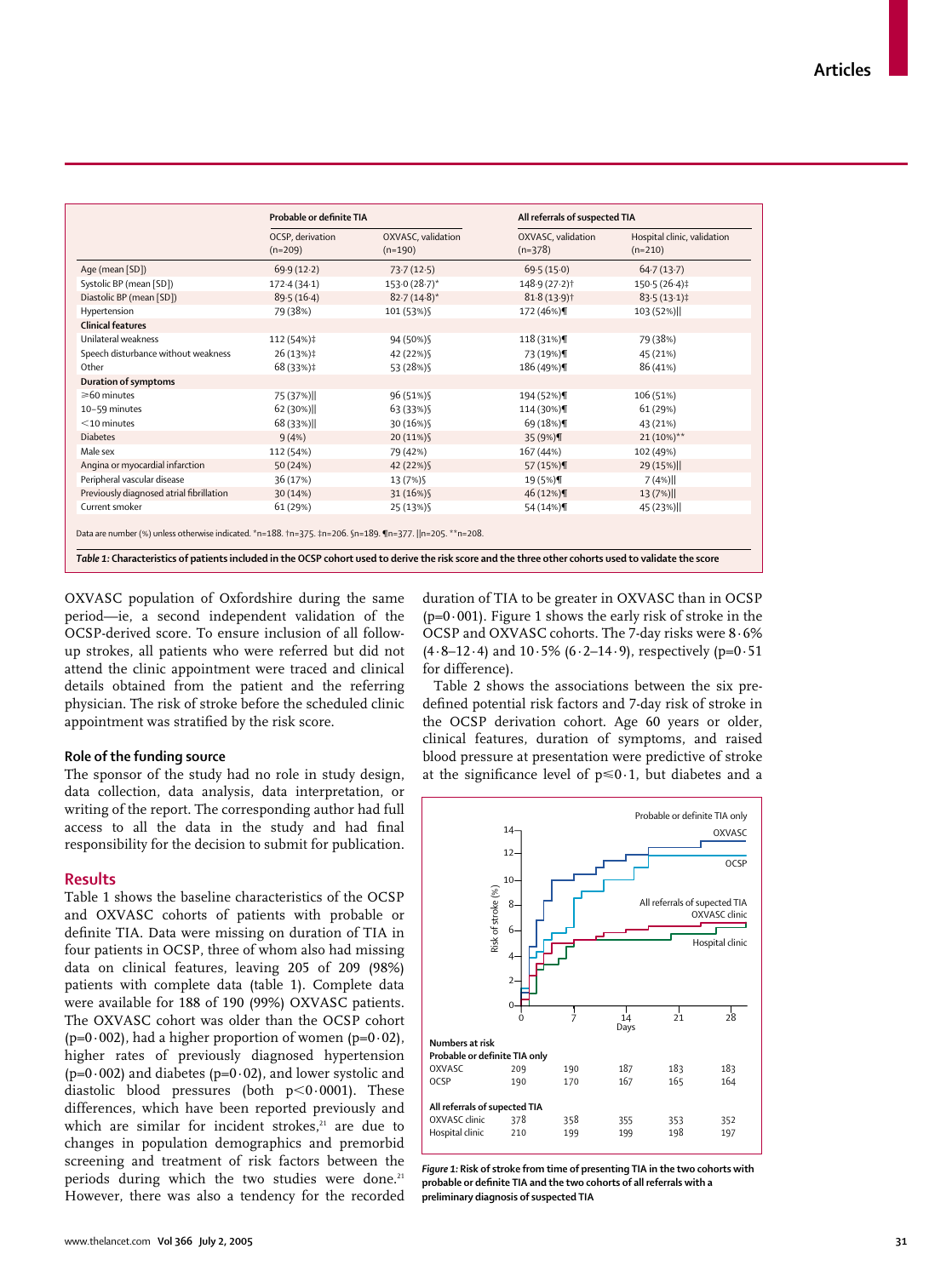|                                              | Derivation cohort (OCSP) |                           |       | Validation cohort (OXVASC) |                      | OCSP and OXVASC pooled |                      |        |        |
|----------------------------------------------|--------------------------|---------------------------|-------|----------------------------|----------------------|------------------------|----------------------|--------|--------|
|                                              | Events/patients          | HR (95% CI)               | p     | Events/patients            | HR (95% CI)          | p                      | HR (95% CI)          | p      | P(Het) |
| Pre-defined risk factors (present vs absent) |                          |                           |       |                            |                      |                        |                      |        |        |
| Age $\geq 60$ years                          | 17/167 vs 1/42           | 4.48 (0.60-33.68)         | 0.10  | 18/165 vs 2/25             | $1.36(0.32 - 5.86)$  | 0.68                   | $2.37(0.73 - 7.73)$  | 0.14   | 0.35   |
| SBP >140 or DBP ≥90 mm Hq                    | 18/178 vs 0/31           |                           | 0.068 | 18/121 vs 2/67             | $5.29(1.23 - 22.79)$ | 0.012                  | $7.02(1.67 - 29.43)$ | 0.0018 | 1.00   |
| Hypertension                                 | 9/79 vs 9/130            | $1.73(0.69 - 4.37)$       | 0.23  | 11/101 vs 9/88             | $1.05(0.44 - 2.54)$  | 0.91                   | $1.34(0.70 - 2.55)$  | 0.37   | 0.45   |
| Clinical features                            |                          |                           |       |                            |                      |                        |                      |        |        |
| Unilateral weakness                          | 14/112                   | 4.39 (1.00-19.31) 0.029   |       | 16/94                      |                      | 0.0014                 | $9.24(2.21 - 38.65)$ | 0.0001 | 0.99   |
| Speech disturbance without weakness          | 2/26                     | $2.61(.37 - 18.55)$       |       | 4/42                       | $\ddotsc$            |                        | $5.28(1.06 - 26.23)$ |        |        |
| Other                                        | 2/68                     | $\mathbf{1}$              |       | 0/53                       | $\ddotsc$            |                        | 1                    |        |        |
| Duration of symptoms                         |                          |                           |       |                            |                      |                        |                      |        |        |
| $\geqslant 60$ min                           | 9/75                     | 4.29 (0.93-19.86) 0.051   |       | 18/96                      |                      | 0.0005                 | $8.18(1.93 - 34.72)$ | 0.0001 | 0.20   |
| 10-59 min                                    | 6/62                     | $3.48(0.70 - 17.27)$      |       | 2/63                       | $\ldots$             |                        | $3.24(0.68 - 15.34)$ |        |        |
| $<$ 10 min                                   | 2/68                     |                           |       | 0/30                       |                      |                        | 1                    |        |        |
| <b>Diabetes</b>                              | 1/9 vs 17/200            | $1.34(0.18 - 10.05)$ 0.78 |       | 4/20 vs 16/169             | $2.22(0.74 - 6.66)$  | 0.14                   | $1.94(0.75 - 5.03)$  | 0.16   | 0.66   |
| Other risk factors (present vs absent)       |                          |                           |       |                            |                      |                        |                      |        |        |
| Male                                         | 8/112 vs 10/97           | $0.67(0.27 - 1.71)$       | 0.40  | 13/79 vs 7/111             | $2.70(1.08-6.76)$    | 0.026                  | $1.39(0.73 - 2.65)$  | 0.31   | 0.037  |
| MI or angina                                 | 1/50 vs 17/159           | $0.18(0.02 - 1.37)$       | 0.061 | 3/42 vs 17/147             | $0.60(0.18-2.04)$    | 0.40                   | $0.38(0.14 - 1.08)$  | 0.056  | 0.33   |
| <b>PVD</b>                                   | 1/36 vs 17/173           | $0.27(0.04 - 2.03)$       | 0.17  | 2/13 vs 18/176             | $1.51(0.35 - 6.49)$  | 0.58                   | $0.62(0.19 - 2.03)$  | 0.42   | 0.18   |
| Atrial fibrillation                          | 3/30 vs 15/179           | $1.24(0.36 - 4.27)$       | 0.74  | 3/31 vs 17/158             | $0.89(0.26 - 3.05)$  | 0.86                   | $1.04(0.43 - 2.49)$  | 0.93   | 0.73   |
| Current smoker                               | 4/61 vs 14/148           | $0.68(0.22 - 2.07)$       | 0.49  | 4/25 vs 16/164             | $1.65(0.55 - 4.94)$  | 0.36                   | $1.01(0.46 - 2.24)$  | 0.98   | 0.27   |

All analyses are univariate. HR=hazard ratio from univariate Cox regression. P(Het)=signficance of the difference in risk association between the two cohorts. SBP=systolic blood pressure. DBP=diastolic blood pressure. MI=myocardial infarction. PVD=peripheral vascular disease.

*Table 2:* **7-day risk of stroke after presenting TIA in relation to potential risk factors** 

previous diagnosis of hypertension were not. The resulting risk score was therefore: age 60 years or older=1, raised blood pressure (systolic  $>140$  mm Hg and/or diastolic  $\geqslant 90$  mm Hg)=1, clinical features (unilateral weakness=2, speech disturbance without weakness=1, other=0), and duration of symptoms in  $min$  ( $\geq 60=2$ , 10–59=1,  $\leq 10=0$ ). The score was termed ABCD (age, blood pressure, clinical features, duration).

Table 3 shows the 7-day risk of stroke stratified by the OCSP-derived ABCD score in the OXVASC cohort of patients with probable or definite TIA. The score was highly predictive of stroke at 7 days ( $p<0.0001$ ). There was only one stroke in patients with a score of less than 5, whereas the 7-day risk was 35·5% in those with a score of 6. The area under the ROC curve (figure 2) was  $0.85 (0.78 - 0.91)$ .

Table 2 also shows the 7-day stroke risk associated with each risk factor in the OXVASC TIA cohort separately and pooled with the OCSP cohort (399 patients with probable or definite TIA and 38 strokes at 7 days). The predictive values of the six original potential components of the risk score were

|                          | Patients (%) | Strokes (%) | % risk (95% CI)     |
|--------------------------|--------------|-------------|---------------------|
| <b>ABCD</b> score        |              |             |                     |
| $\leq 1$                 | 2(1%)        | $\Omega$    | $\Omega$            |
| $\overline{\phantom{0}}$ | 28 (15%)     | $\Omega$    | $\Omega$            |
| ς                        | 32 (17%)     | $\Omega$    | $\Omega$            |
| 4                        | 46 (24%)     | 1(5%)       | $2.2(0-6.4)$        |
| 5                        | 49 (26%)     | 8(40%)      | $16.3(6.0-26.7)$    |
| 6                        | 31 (16%)     | 11 (55%)    | $35.5(18.6 - 52.3)$ |
| Total                    | 188 (100%)   | 20 (100%)   | $10.5(6.2 - 14.9)$  |
|                          |              |             |                     |

*Table 3:* **7-day risk of stroke stratified according to ABCD score at first assessment in the OXVASC validation cohort of patients with probable or definite TIA**

consistent between the studies, with no significant heterogeneity. Of the four components that were predictive of stroke in the OCSP, all apart from age were significantly predictive in OXVASC. No other risk factor was significantly associated with risk of stroke in the pooled data, and only diabetes became significant when added to a logistic regression model containing the four components of the ABCD score (table 4). Notably, the patient with the lowest ABCD score (4) in the OXVASC cohort who had a stroke within 7 days had diabetes.

The clinical usefulness of the model to front-line clinicians was assessed in the population-based



*Figure 2:* **ROC curves for predictive value of ABCD score in the three validation cohorts**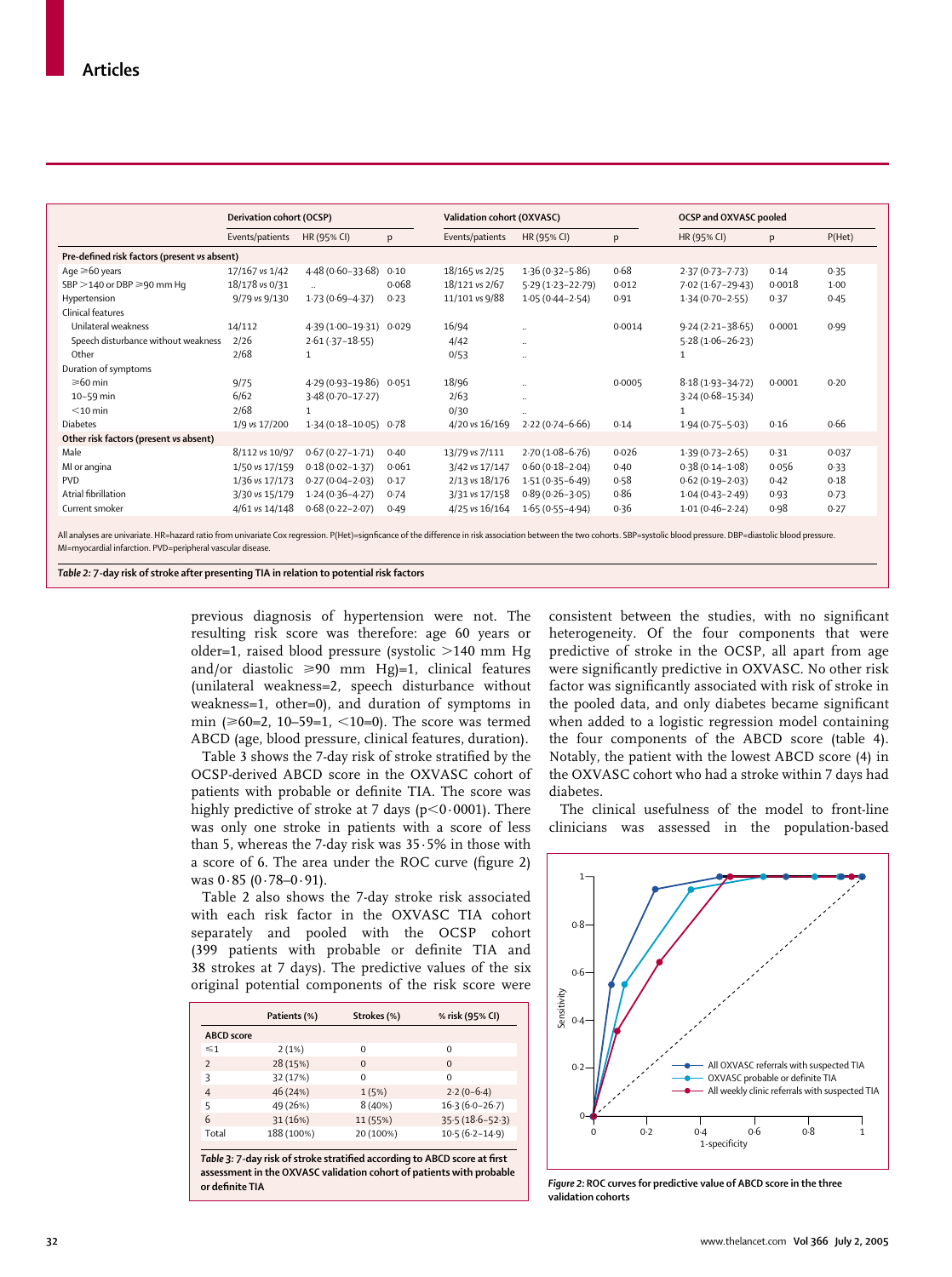| HR (95% CI)<br>P                                            |
|-------------------------------------------------------------|
| Age $\geq 60$ years<br>$2.57(0.75 - 8.81)$<br>0.133         |
| $9.67(2.23 - 41.94)$<br>SBP>140 or DBP ≥90 mm Hq<br>0.002   |
| <b>Clinical features</b>                                    |
| 0.016<br>Unilateral weakness<br>$6.61(1.53 - 28.50)$        |
| $2.59(0.50 - 13.56)$<br>Speech disturbance without weakness |
| $1-0$                                                       |
| Duration of symptoms                                        |
| ≥60 minutes<br>$6.17(1.43 - 26.62)$<br>0.019                |
| $3.08(0.64 - 14.77)$<br>10-59 minutes                       |
| $<$ 10 minutes<br>$1-0$                                     |
| $4.39(1.36 - 14.22)$<br>0.014                               |
| SBP=systolic blood pressure. DBP=diastolic blood pressure.  |

*Table 4:* **Multivariate Cox regression analysis of predictors of 7-day risk of stroke in patients with probable or definite TIA derived from the pooled data (stratified by study) from OCSP and OXVASC**

OXVASC and hospital-based weekly TIA clinic cohorts of all patients referred with a potential diagnosis of TIA. Table 1 shows the baseline clinical characteristics of these two cohorts and figure 2 shows the risk of stroke from the time of the presenting TIA. The 7-day risks of stroke were 5·3% (3·0–7·5) and 5·2% (2·2–8·3) respectively.

In the OXVASC population-based cohort of all 377 referrals, 19 (95%) of the 20 strokes that occurred within 7-days of the presenting TIA occurred in the 101 (27%) patients with a risk score of 5 or greater (table 5). The 7-day risks were  $0.4\%$  (0-1 $\cdot$ 1) in 274 (73%) patients with a score of less than 5,  $12.1\%$   $(4.2-20.0)$  in 66 (18%) patients with a score of 5, and  $31.4\%$  (16 $.0-46.8$ ) in 35 (9%) patients with a score of 6. The corresponding area under the ROC curve (figure 2) was 0·91  $(0.86-0.95)$ . Table 5 also shows that the score was still highly predictive  $(p<0.0001)$  when the five 7-day strokes that occurred before the patient sought medical attention after the initial TIA were excluded.

As a potential aid to focusing public education about the need to seek urgent medical attention after a TIA, we assessed the predictive value of various combinations of clinical features and the other components of the risk score (excluding blood pressure, which will usually be unknown to the patient at the time that he or she has a TIA-like episode) in the OXVASC cohort of all patients presenting to medical attention with a suspected TIA. Table 6 shows the proportion of patients and strokes that would be captured by each possible scenario. For example, all of the strokes in the first 7 days occurred in the 51% of patients who had focal weakness or speech disturbance. If the event also lasted 60 min or longer, the subset was reduced to 30% of the cohort, but still included 90% of the strokes that occurred within 7 days.

Of 210 consecutive referrals to the non-OXVASC hospital-referred TIA clinic with suspected TIA, 206 (98%) had complete data on the ABCD score variables, including all patients who had a stroke before the clinic appointment. The median (IQR) time from referral to clinic and the appointment was 9 (4–16) days, with 42% seen within 7 days of referral. 14 (7·5%) patients had a stroke before their scheduled clinic appointment, of which 11 occurred after the patient had sought medical attention. Of these 11 patients, two had a minor stroke not requiring immediate hospital admission and were able to attend the clinic appointment, but nine patients were unable to attend because they had been admitted to hospital following a major stroke that occurred before their scheduled appointment. Table 5 shows that the ABCD score predicted stroke before the clinic appointment ( $p=0.007$ ), with no events in patients with a score of less than 4, and figure 2 shows that the associated area under the ROC curve was 0·80 (0·72–0·89). Again, the score was still predictive

|               | Risk of stroke within 7 days |              |                     | Excludes strokes prior to seeking medical attention |                     |  |
|---------------|------------------------------|--------------|---------------------|-----------------------------------------------------|---------------------|--|
|               | Patients (%)                 | Events (%)   | % risk (95% CI)     | Events (%)                                          | % risk (95% CI)     |  |
| <b>OXVASC</b> |                              |              |                     |                                                     |                     |  |
| $\leq 1$      | 28 (7%)                      | $\mathbf{0}$ | $\mathbf 0$         | $\mathbf 0$                                         | $\mathbf 0$         |  |
| 2             | 74 (20%)                     | $\mathbf{0}$ | $\Omega$            | $\mathbf 0$                                         | $\mathbf 0$         |  |
| ς             | 82 (22%)                     | $\Omega$     | $\Omega$            | $\mathbf 0$                                         | $\mathbf 0$         |  |
| 4             | 90 (24%)                     | 1(5%)        | $1.1(0-3.3)$        | 0                                                   | 0                   |  |
| 5             | 66 (18%)                     | 8(40%)       | $12.1(4.2 - 20.0)$  | 5(33%)                                              | $7.6(1.2 - 14.0)$   |  |
| 6             | 35 (9%)                      | 11 (55%)     | $31.4(16.0 - 46.8)$ | 10 (67%)                                            | $28.6(13.6 - 43.5)$ |  |
| Total         | 375 (100%)                   | 20 (100%)    | $5.3(3.0 - 7.5)$    | 15 (100%)                                           | $4.0(2.0-6.0)$      |  |
| Weekly clinic |                              |              |                     |                                                     |                     |  |
| $\leq 1$      | 18 (9%)                      | $\mathbf 0$  | $\Omega$            | $\mathbf 0$                                         | $\mathbf 0$         |  |
| 2             | 36 (18%)                     | $\mathbf{0}$ | $\Omega$            | $\mathbf 0$                                         | $\mathbf 0$         |  |
|               | 40 (20%)                     | $\Omega$     | $\Omega$            | $\Omega$                                            | $\Omega$            |  |
|               | 55 (26%)                     | 5(36%)       | $9.1(1.5-16.7)$     | 3(27%)                                              | $5.6(0-11.7)$       |  |
| 5             | 34 (16%)                     | 4(29%)       | $11.8(0.9 - 22.6)$  | 3(27%)                                              | $8.9(0-18.6)$       |  |
| 6             | 23 (11%)                     | 5(36%)       | $23.8(5.6 - 42.0)$  | 5(45%)                                              | $21.7(4.9 - 38.6)$  |  |
| Total         | 206 (100%)                   | 14 (100%)    | $6.7(3.3 - 10.0)$   | 11 (100%)                                           | $5.2(2.2 - 8.3)$    |  |

*Table 5:* **7-day risk of stroke stratified according to ABCD score at first assessment in all referrals with suspected TIA to OXVASC and risk of stroke before scheduled clinic appointment in all referrals with suspected TIA to the non-OXVASC hospital-referred weekly TIA clinic**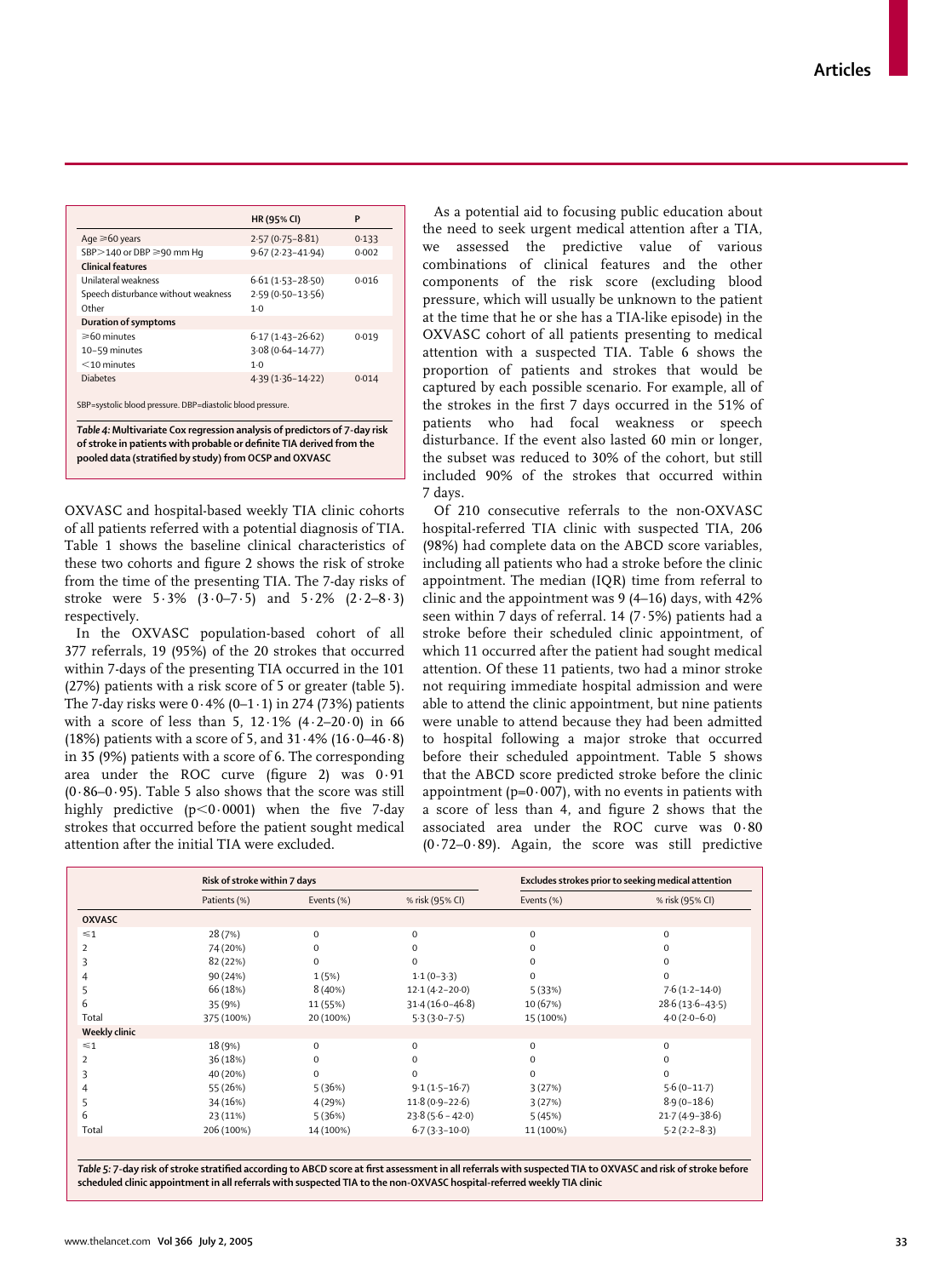|                                          | <b>OXVASC</b> suspected TIA referrals |             |                     |  |
|------------------------------------------|---------------------------------------|-------------|---------------------|--|
|                                          | Patients (%)                          | Strokes (%) | % risk (95% CI)     |  |
| Focal weakness or speech disturbance     |                                       |             |                     |  |
| No                                       | 186 (49%)                             | $\Omega$    | $\Omega$            |  |
| Yes                                      | 191 (51%)                             | 20 (100%)   | $10.5(6.1 - 14.8)$  |  |
| Focal weakness or speech disturbance and |                                       |             |                     |  |
| Duration of symptoms <10 min             | 25 (7%)                               | $\mathbf 0$ | $\Omega$            |  |
| Duration of symptoms ≥10 min             | 166 (44%)                             | 20 (100%)   | $12.1(7.1 - 17.0)$  |  |
| Duration of symptoms <60 min             | 78 (21%)                              | 2(10%)      | $2.6(0-6.1)$        |  |
| Duration of symptoms ≥60 min             | 113 (30%)                             | 18 (90%)    | $15.9(9.2 - 22.7)$  |  |
| Age<60 years                             | 42 (11%)                              | 2(10%)      | $4.8(0-11.2)$       |  |
| Age $\geq 60$ years                      | 149 (40%)                             | 18 (90%)    | $12.1(6.8-17.3)$    |  |
| Focal weakness or speech disturbance and |                                       |             |                     |  |
| duration $\geqslant$ 10 min and          |                                       |             |                     |  |
| Age $<$ 60 years                         | 37 (10%)                              | 2(10%)      | $5.4(0-12.7)$       |  |
| Age $\geq 60$ years                      | 129 (34%)                             | 18 (90%)    | 14.0 (8.0-19.9)     |  |
| Focal weakness or speech disturbance and |                                       |             |                     |  |
| duration $\geqslant 60$ min and          |                                       |             |                     |  |
| Age $<$ 60 years                         | 24 (6%)                               | 2(10%)      | $8.3(0-19.4)$       |  |
| Age $\geq 60$ years                      | 89 (24%)                              | 16 (80%)    | $18.0(10.0-26.0)$   |  |
| <b>Focal weakness</b>                    |                                       |             |                     |  |
| No                                       | 259 (69%)                             | 4(20%)      | $1.5(0-3.0)$        |  |
| Yes                                      | 118 (31%)                             | 16 (80%)    | $13.6(7.4 - 19.7)$  |  |
| <b>Focal weakness and</b>                |                                       |             |                     |  |
| Duration of symptoms <10 min             | 9(2%)                                 | $\Omega$    | $\Omega$            |  |
| Duration of symptoms ≥10 min             | 109 (29%)                             | 16 (80%)    | $14.7(8.0-21.3)$    |  |
| Duration of symptoms <60 min             | 40 (11%)                              | 1(5%)       | $2.5(0-7.3)$        |  |
| Duration of symptoms ≥60 min             | 78 (21%)                              | 15 (75%)    | 19-2 (10-5-28-0)    |  |
| Age $<$ 60 years                         | 28 (7%)                               | 2(10%)      | $7.1(0-16.7)$       |  |
| Age $\geq 60$ years                      | 90 (24%)                              | 14 (70%)    | $15.6(8.1 - 23.0)$  |  |
| Focal weakness and duration ≥10 min and  |                                       |             |                     |  |
| Age $<$ 60 years                         | 26 (7%)                               | 2(10%)      | $7.7(0-17.9)$       |  |
| Age $\geq 60$ years                      | 83 (22%)                              | 14 (70%)    | $16.9(8.8 - 24.9)$  |  |
| Focal weakness and duration ≥60 min and  |                                       |             |                     |  |
| Age $<$ 60 years                         | 18 (5%)                               | 2(10%)      | $11.1(0-25.6)$      |  |
| Age $\geq 60$ years                      | 60 (16%)                              | 13 (65%)    | $21.7(11.2 - 32.1)$ |  |

*Table 6:* **Numbers of patients, numbers of strokes, and 7-day risks of stroke in all patients referred to OXVASC with suspected TIA stratified by clinical characteristics of presenting event, duration of event, and age**

> $(p=0.01)$  when the three strokes that occurred before the patient sought medical attention after the initial TIA were excluded.

# **Discussion**

We have derived and validated a simple score to predict stroke in the 7 days after a TIA, based on age, blood pressure, clinical features, and duration of symptoms. We used data from three rigorous clinical studies. OXVASC and OCSP are two of only a very few prospective, truly population-based studies of TIA with high levels of ascertainment and detailed assessment by neurologists. The hospital-referred clinic series was also valuable in that, unlike other such studies, all referrals were traced and assessed irrespective of whether they attended the clinic—the majority of early strokes occurred before the scheduled appointment and prevented attendance. Finally, the OXVASC cohort of all patients presenting with what was thought by the primary care or other front-line physician to be a potential TIA was essential in determining the usefulness of the risk score from this important perspective.

The consistency of prediction of the component risk factors in the ABCD score in OCSP and OXVASC, and the fact that each risk factor had been reported to predict the 3-month or 1-year risk of stroke after a TIA, $4,7$ indicate that the score is likely to have good external validity. This degree of reliability, although unusual, $23$  is consistent with the reliability of prediction of stroke in other clinical settings.15-17,24 Moreover, the multivariate model derived from the unrestricted group of risk factors in the pooled data from OCSP and OXVASC was similar to the 90-day risk model developed by Johnston and co-workers.<sup>4</sup> However, our finding of no early strokes in any of the validation cohorts in patients with an ABCD score of 4 or less should not be taken as a generalisable observation. Such patients will have a finite risk of early stroke, albeit relatively low.

The prognostic value of age and raised blood pressure were not unexpected. Nearly 90% of strokes in the general population occur in patients aged 60 years or older,<sup>21</sup> and an exponential relation exists between usual blood pressure and stroke risk.<sup>25</sup> That raised blood pressure at presentation was more predictive of early stroke than a history of treated hypertension possibly reflects a greater relevance of current blood pressure to immediate risk of stroke. The predictive value of particular clinical symptoms is more difficult to explain. Monocular TIAs have a good prognosis in the subacute and chronic phase,15-17 but exclusion of these cases from our cohorts did not significantly reduce the predictive value of focal weakness and speech disturbance (unpublished data). TIA is a subjective diagnosis based usually only on clinical history and with no objective test, and although in each of our cohorts of probable or definite TIA we applied standard diagnostic criteria stringently, excluding 50% of referrals, it is possible, as suggested previously,<sup>4</sup> that focal weakness and speech disturbance simply identify patients who are most likely to have actually had transient cerebral ischaemia. Indeed, although focal weakness and speech disturbance were no less predictive in our patients with TIA of 60 min duration or longer (unpublished data), in whom diagnostic certainty is usually greater, preliminary findings of a study relating the nature of the clinical symptoms to the appearance of an appropriate acute ischaemic lesion on magnetic resonance diffusion-weighted imaging (DWI) do show that speech disturbance and weakness are most commonly associated with definite ischaemia (unpublished data). Why weakness appears to be associated with a higher risk of stroke than speech disturbance is unclear. The predictive value of duration of TIA is more intuitive; prolonged episodes probably reflect the severity of the pathological process or cerebral susceptibility to ischaemia, due to poor collateral circulation or other factors. Duration of TIA is also correlated with the likelihood of seeing an acute ischaemic lesion on DWI.26 Indeed, it is possible that the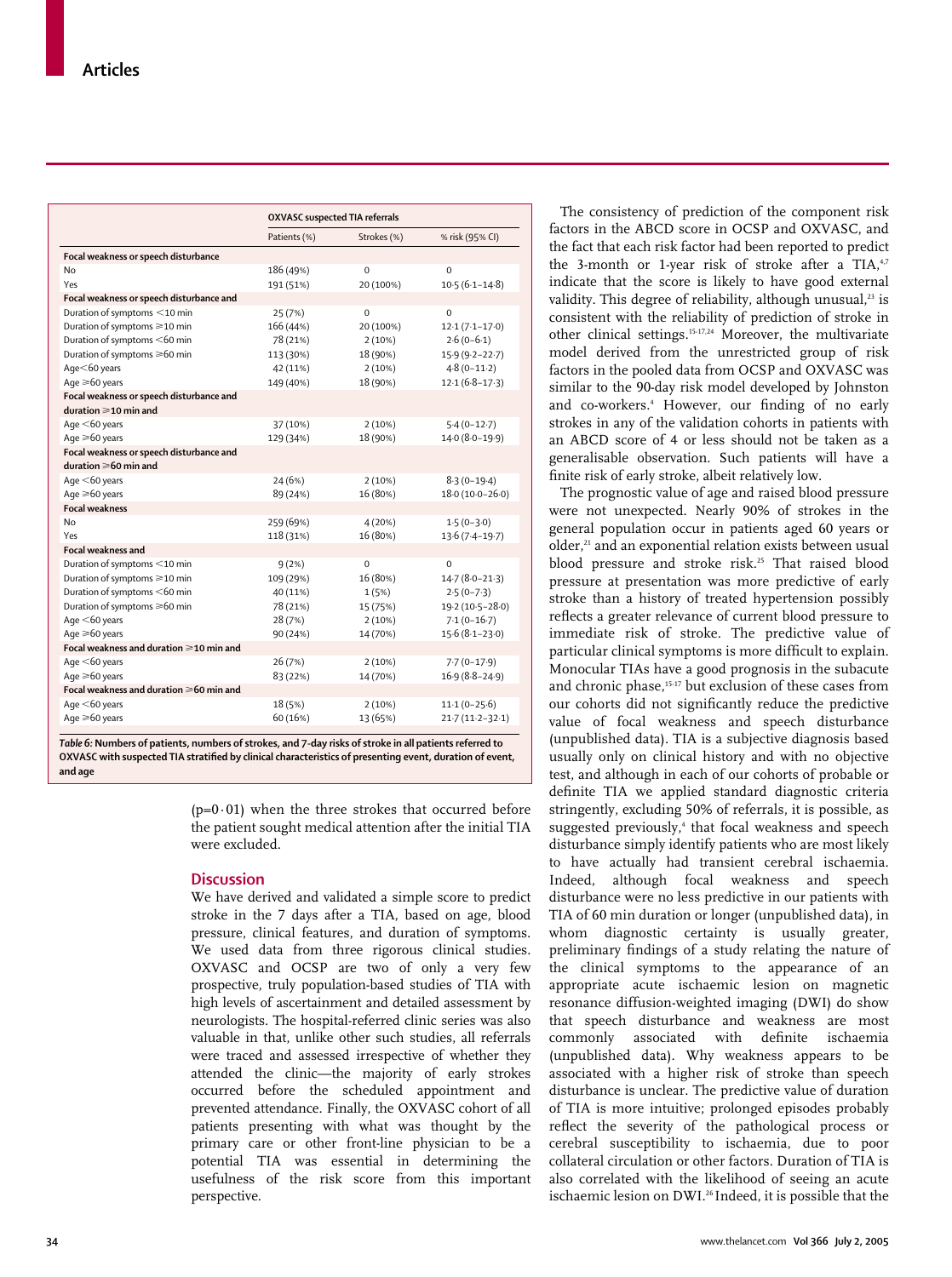association between an acute lesion on DWI and an increased early risk of stroke after a TIA26 would be much reduced after adjustment for clinical features and duration of TIA.

The multivariate modelling on the pooled data from OCSP and OXVASC suggests that prediction might be improved by more precise weighting of each variable (table 4), and by addition of new variables, particularly diabetes. Prediction might also be improved by considering age, symptom duration, and blood pressure as continuous variables, by further subdividing the clinical features, and by exploration of interactions between the factors in the score. Further research is needed, but will require pooled analysis of data from several studies to have a sufficient number of early strokes to allow more detailed modelling.

Our findings will be useful at several key stages in the management of TIA. First, they might focus public education. Public awareness of the symptoms of TIA and the need to seek medical attention urgently is poor.27,28 One recent nationwide telephone survey of adults in the USA showed that only 8·6% of the population could correctly identify any symptoms of a TIA.28 However, public education has been difficult thus far because of the wide variation and the sometimes non-specific nature of the clinical manifestations of TIA. Yet, our data show that most early strokes occur after TIAs with specific and clearly definable characteristics (table 6). These descriptions of "high-risk mini-strokes" should allow public education to be simple and effectively focused.

Second, the ABCD score will allow front-line health services, such as primary care or emergency department physicians, or telephone advice centres, to rapidly and reliably assess risk, and hence the urgency required in referral for specialist assessment, in patients with symptoms suggestive of a TIA. Third, the score will allow specialist physicians to triage referrals. The consequences of reliable risk assessment will depend on local practice. Health-care systems that provide emergency inpatient care for all patients might consider rapid-access outpatient clinics for those with low ABCD scores. In countries, such as the UK, where patients with TIA are seen in weekly outpatient clinics, often after a delay of 2 weeks or more, the risks of stroke seen in those with high ABCD scores should lead to immediate changes in policy. Such patients will need to be assessed, investigated, and treated as an emergency, a point perhaps best made by the high rates of stroke before scheduled clinic appointment seen in our study of a weekly clinic.

Several treatments are likely to be effective in preventing stroke in the acute phase after a TIA, including aspirin,<sup>29</sup> possibly in combination with clopidogrel,30-32 anticoagulation in patients with atrial fibrillation,<sup>33</sup> and possibly statins.<sup>34</sup> Carotid disease is the most common underlying cause in patients who have an early recurrent stroke,<sup>35</sup> and endarterectomy for 50–99% symptomatic carotid stenosis is safe and highly effective in neurologically stable patients within 1–2 weeks after a TIA.<sup>36,37</sup> Further research is needed to assess the risks and benefits of blood pressure lowering acutely after TIA, and of the prophylactic use of neuroprotective agents, such that patients are pretreated before any stroke occurs, thereby mimicking the animal models of stroke in which many agents are highly effective.<sup>38</sup>

The early risk of stroke of about 30% in TIA patients with an ABCD score of 6 necessitates not only emergency investigation and treatment but also admission to hospital during the acute phase. Even if acute prevention is ineffective, admission would probably still be cost-effective given the potential for immediate thrombolysis for any subsequent stroke. The benefits of thrombolysis given within 1 h of stroke onset are substantial.<sup>39</sup> and treatment within minutes should be even more effective. Emergency admission to hospital of patients with an ABCD score of 6 should be possible in most healthcare systems given their relatively small number: 9% of all referrals to OXVASC, or 16 patients per 100 000 population per year.

In conclusion, the risk of stroke during the 7 days after a TIA appears to be highly predictable. Further validations of the ABCD score are required, and it is likely to be refined in larger studies. Further research is also required to determine predictive value in different aetiological subtypes of TIA. In the meantime, however, the current score can be used in routine clinical practice to identify high-risk individuals who require emergency investigation and treatment.

#### **Contributors**

P M Rothwell is the principal investigator of the OXVASC study and the hospital-referred TIA cohort, designed the current study, planned the analysis, and wrote the paper. M F Giles was responsible for assessment of patients in OXVASC and for collation of data. E Flossmann, C E Lovelock, and J Redgrave also contributed to the recruitment, assessment and collection of data on the OXVASC cohorts. C P Warlow was the principal investigator on the Oxfordshire Community Stroke Project and commented on a draft of this paper. Z Mehta is the OXVASC statistician and was responsible for analysis of data.

# **Conflict of interest statement**

We declare that we have no conflict of interest.

#### **Acknowledgments**

The study was funded by the UK Stroke Association, the BUPA Foundation, and the UK Medical Research Council. We thank all our colleagues who collaborated on the Oxfordshire Community Stroke Project and the Oxford Vascular Study.

#### **References**

- 1 Rothwell PM, Warlow CP. Timing of transient ischaemic attacks preceding ischaemic stroke. *Neurology* 2005; **64:** 817–20.
- 2 Coull A, Rothwell PM. Under-estimation of the early risk of recurrence after first stroke by the use of restricted definitions. *Stroke* 2004; **35:** 1925-29.
- Rothwell PM. Incidence, risk factors and prognosis of stroke and transient ischaemic attack: the need for high-quality large-scale epidemiological studies. *Cerebrovascular Disease* 2003; **16** (suppl 3)**:** 2–10.